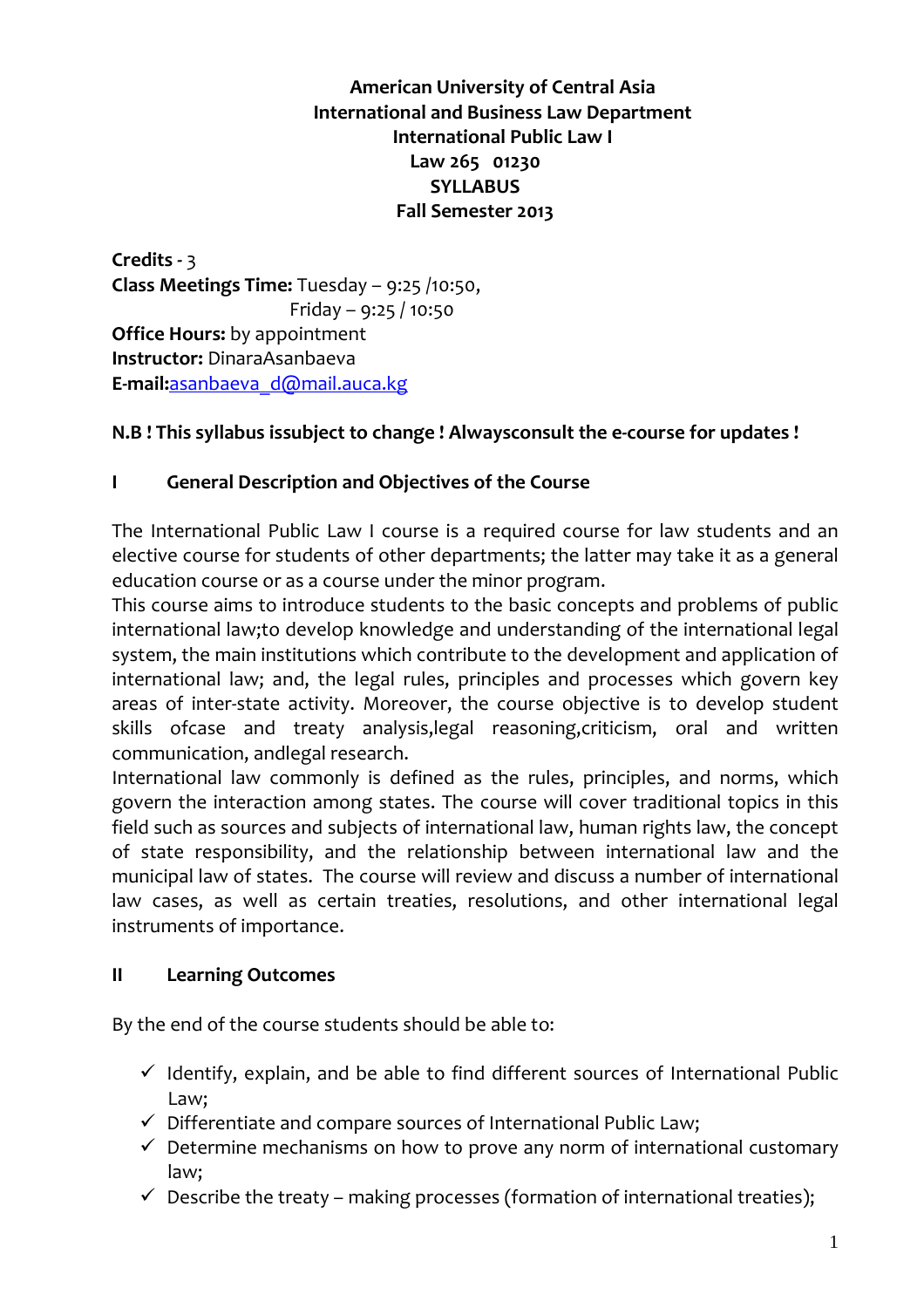- $\checkmark$  Analyze and interpret provisions of International Treaty;
- $\checkmark$  Read and comprehend analysis of case law; brief cases and extracts the rules from the case law of International Court of Justice;
- $\checkmark$  Find and explain principles of International Public Law;
- $\checkmark$  Explain correlation of International and Municipal law;
- $\checkmark$  Identify subjects of International Public Law and explain their place in this area of law
- $\checkmark$  Explain what a human right is and be able to identify a human right from any other type ofrights;
- $\checkmark$  Solve hypothetical situations and develop arguments using International Public Law principles and rules;
- $\checkmark$  Be able to engage in discussions, to express own ideas in a clear and logical way;
- $\checkmark$  Be able to participate in discussions in a constructive, collaborative and attentive manner;
- $\checkmark$  Present and discuss ideas arguments effectively, in a clear, understandable and engagingway.

# III Course Readers & Sources

Course readers will be distributed during the first class; all readers are to be returned in the end of the semester. In addition, there could be additional reading materials distributed every week containing by the instructor. Students should also regularly refer to the e-course page of the course: www.e-course.auca.kg. Additional materials for the course as well as other important documents will be uploaded there.

Reading materials are primarily based on the following sources:

- Larry Damrosch, International Law: Cases and Materials, (5th ed. 2009);
- D. J. Harris, Cases and Materials on International Law (6th ed. 2004);
- P. Malanczuck, Akehurst's Modern Introduction to International Law (7th ed. 1997);
- Anthony Aust, Handbook of International Law, (2005);
- AlinaKaczorowska, Public International Law, (2010);
- Malcolm Shaw, International law, (5th Ed. 2003);
- Materials and Cases, Contemporary International Law,(2012).

# Recommended readings include:

- Ian Brownlie, Principles of Public International Law,  $(6^{th}$  ed. 2003);
- Andrew Gutzman, How International Law Works, (2008);
- R. Higgins, Problems and Process: International Law and How We Use It (1994);
- M.D. Evans (ed.), International Law (2003) ;
- Any of the law review articles about the topics covered by the course (can be found via JStor, Lexis Nexis, and other databases).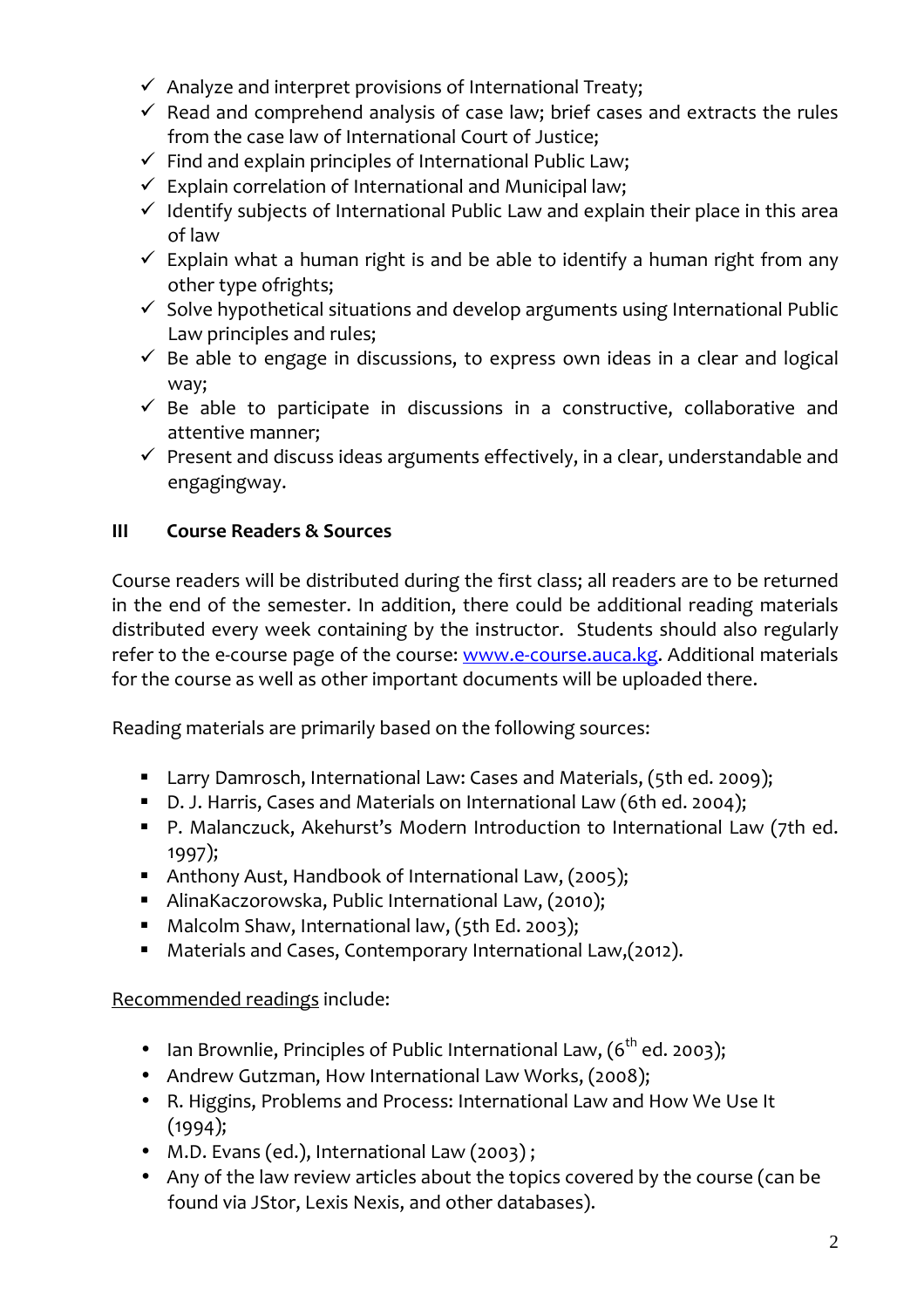# IV Teaching Methods

The class will meet twice a week. This course does not use traditional method of lecture and seminar division. There is going to be hybrid of lecture/seminar every class or it can be called as interactive lecture method. This method implies students to read new materials beforehand and be ready to discuss the given materials in class. Such method helps and equips the student a self-learning skill, which he/she will need in their further studies.

The main teaching methods used include Socratic Method, problem based learning and research based learning.Socratic Method is widely used in law schools and is a way of engaging large groups of students into discussion of course topics through asking them questions and guiding them right to the core issues. This method equip students with analytical and critical thinking since the student is not given the answer to question but the student should find an answer himself by answering instructor's question.

Since International Public Law is heavily based on case law, using problem based learning method contributes to a deeper understanding of the law. Moreover, learning how to identify the problem and find a solution is a critical skill for any future lawyer. Finally, research based learning method helps students to build essential legal research and writing skills. Written assignments of the course will require students to find sources, analyze them, and produce a quality paper on given legal issues.

In addition, students will be required to work in groups in order to prepare a presentation on one of the major ICJ cases. This task will contribute to the students' ability to work in a team and help them in excelling their presentation skills.

#### V Assessment

Students' grading will be based on the following components:

| Component                      | ℅               |
|--------------------------------|-----------------|
| Class participation            | 25%             |
| Essay                          | 15%             |
| <b>Group Case Presentation</b> | 10 <sub>8</sub> |
| Mid-term exam                  | 20%             |
| Final Exam                     | 30%<br>100%     |
| Total                          |                 |

Class participation is extremely important in this course. Class participation is defined as following: constant participation (should be considered as following taking together: answer the questions, comment or ask questions) in the class, which shows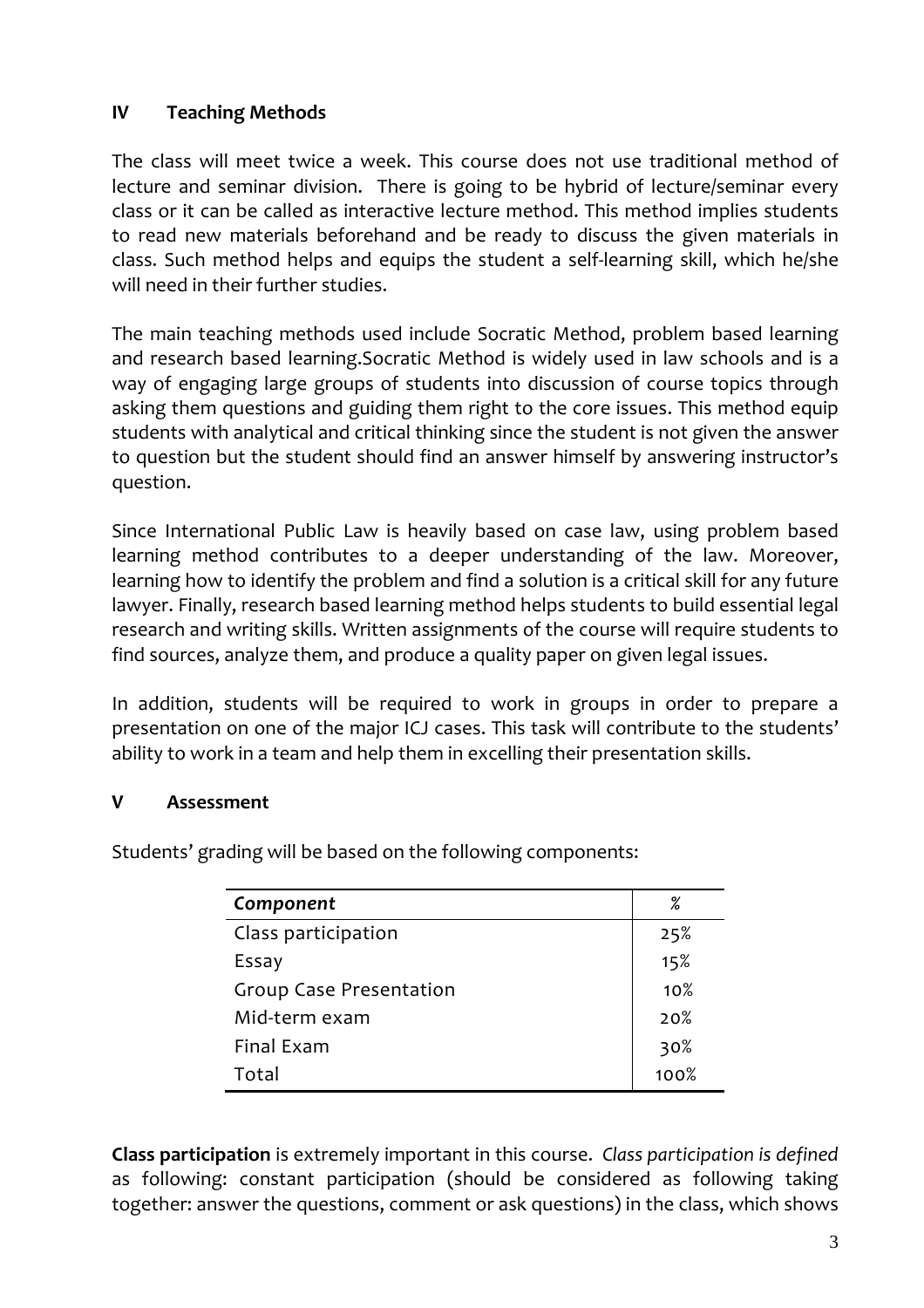his or her preparation for the class with the use of and citation to the home material assignment that the student was assigned to read.

Essaytopics as well as other information regarding essays will be available on the ecourse page during the second week of the course. In general, essays should be in the range between 1500 - 2000 words (excluding footnotes and endnotes). Students will be provided with feedback on the content of the essay and also notified of their level of performance prior to the date of the final exam.

Group presentations will be held throughout the course, exact date depends on the chosen case, which should correlate with the topic discussed in the class. The list of cases for presentations will be available on the e-course page. During the first week of classes, all students should be assigned to a group and choose their case.

Mid-Term & Final Exams will be held in a similar format: closed book + open book. The closed book part will be focused on the knowledge of terminology, whereas the open book part will contain a hypothetical case. Hypothetical resolving must be followed with IRAC format (the answer should be structured and include following components: Issue, Rule, Analysis and Conclusion). Open book format means that a student will have an access to his/her own course materials (course reader, international treaties, and notes), however, he/she should be aware that the assignments are going to be constructed in a way that a student will not have time to search and even look at the answer, but will have only the time to write his/her analysis of hypothetical and answer multiple choice questions. More detailed instructions will be given closer to the exam dates.

The student cannot miss or rewrite exam.<sup>1</sup> If the student misses exam, he/she will have F for exam.

|                | <b>Grading Scale</b> |                 |
|----------------|----------------------|-----------------|
| A 94-100%      | $B - 77 - 79%$       | $D+60-63%$      |
| $A - 90 - 93%$ | $C+74-76%$           | $D$ 54-59%      |
| $B + 86 - 89%$ | $C$ 68-73%           | $D - 50 - 53%$  |
| B 80-85%       | $C - 64 - 67%$       | F less than 50% |

#### VI Course Policies& Student Conduct

 $\overline{a}$ 

Students are expected to BE ON TIME for classes. If instructors marked the student absent in case that the student is late for the class, he is considered to be absent for the whole class.

<sup>&</sup>lt;sup>1</sup> If the student is sick, he/she is required to come to exam anyway. The instructor will grade the exam according to those circumstances surrounding the student situation.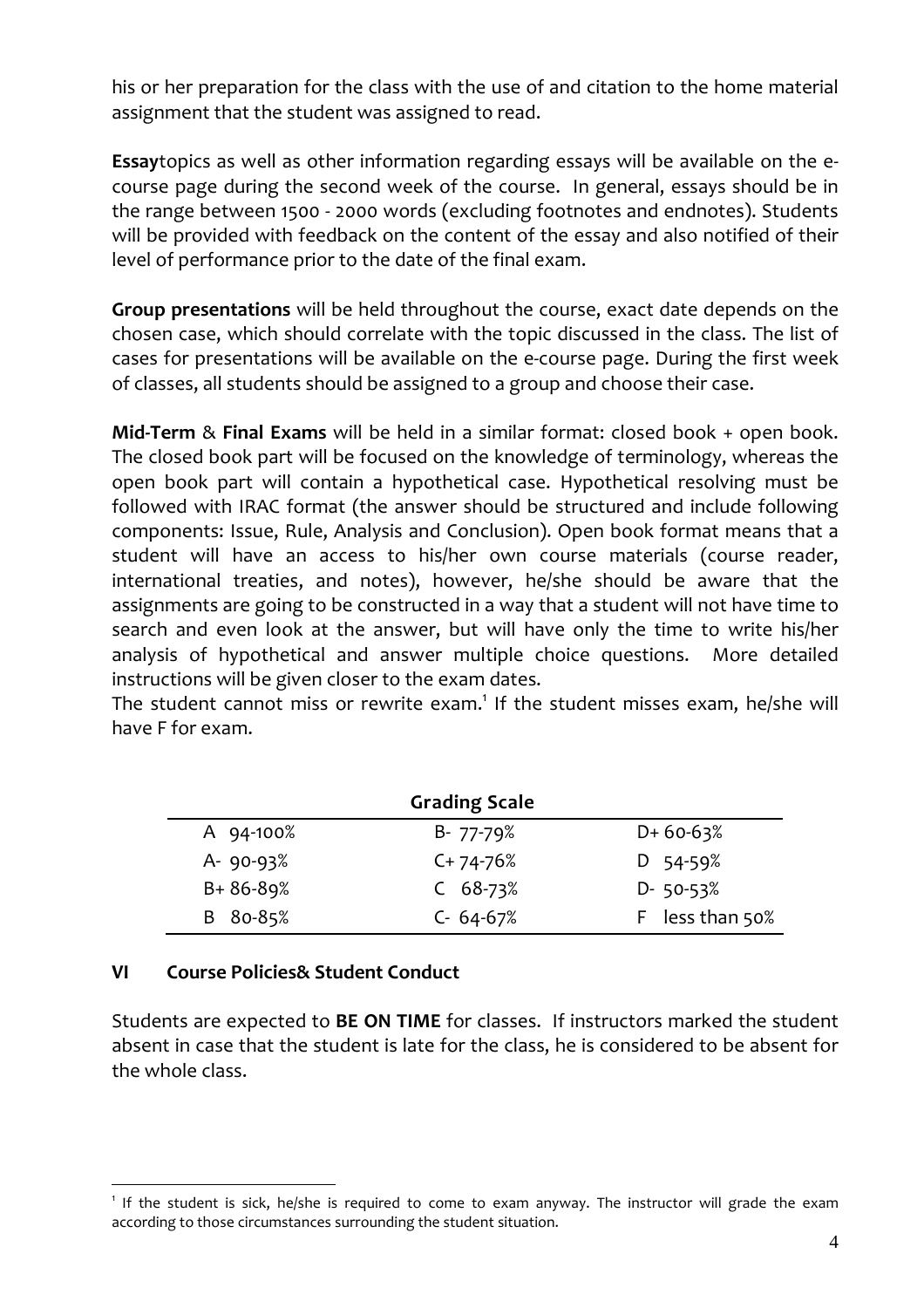Classattendanceisrequired. If a student misses 4 class meetings he/she will automatically get zero points for class participation.Missing more than 8 classes can incur failure of the entire course upon discretion of the instructor.

CELL PHONES and any other electronic devices should beturned off!

# VII Originality, Academic Honesty & Plagiarism

Students are expected to get acquainted with the primary sources of International Law as well as with the secondary sources as textbooks and periodical articles, which facilitate deeper comprehension and assessment of the law. While essays and examination answers will draw on and be informed by this material, students are expected to think for themselves and to express themselves in their own words, providing a certain portion of originality.

All course assignments should be original and must not be plagiarized. Plagiarism is the appropriation of another person's thoughts or words without attribution. Plagiarism is an offence against the AUCA Code of Student Rights, Responsibilities and Conduct.<sup>2</sup>All types of cheating (plagiarism etc.) are strictly prohibited. If student fails to observe this requirement, instructor may give from an "F" for the work up to an "F" for the whole course depending on the type of assignment and other circumstances.

| Week &      | Topic                                                           |
|-------------|-----------------------------------------------------------------|
| Date        |                                                                 |
|             | <b>INTRODUCTION TO INTERNATIONAL LAW</b>                        |
|             | (a) Organizational matters and introduction to the course;      |
| Week 1      | (b) Nature of International Law                                 |
| Sep $3 & 6$ | H/W: Reading A.Aust pp. 2-8, L. Damrosch pp. 4-5, 10-11,        |
|             | Article 38 of the Statute of the International Court of Justice |
|             |                                                                 |
|             | <b>SOURCES OF INTERNATIONAL LAW</b>                             |
| Week 2      | <b>Treaty Law</b>                                               |
| Sep 10 & 13 | (a) Concept of treaties as a source of international law        |
|             | H/W: A. Aust pp. 49-56, L. Damrosch pp 451-460 (Norway          |
|             | v. Denmark, Nuclear Tests Case)                                 |
|             | (b) Conclusion of Treaties                                      |
|             | H/W: Articles 6-10 of Vienna Convention on the Law of Treaties  |
|             | 1969, A.Aust pp. 56-59, L. Damrosch pp. 470-475, Materials and  |
|             | Casespp. 33-36(Quatar v. Bahrain, UK. v. Iran)                  |
|             |                                                                 |

# VIII Subject Content

<sup>&</sup>lt;sup>2</sup> Part III, Section A.3 of the Code states that "[a] student must not adopt or reproduce ideas, words, or statements of another person without appropriate acknowledgment. A student must give credit to the originality of others and acknowledge indebtedness whenever he or she does any of the following: 3.1.Quotes another person's actual words, either oral or written; 3.2.Paraphrases another person's words, either oral or written; 3.3.Uses another person's idea, opinion, or theory; or 3.4. Borrows facts, statistics, or other illustrative material from work of the other student, unless the information is common knowledge."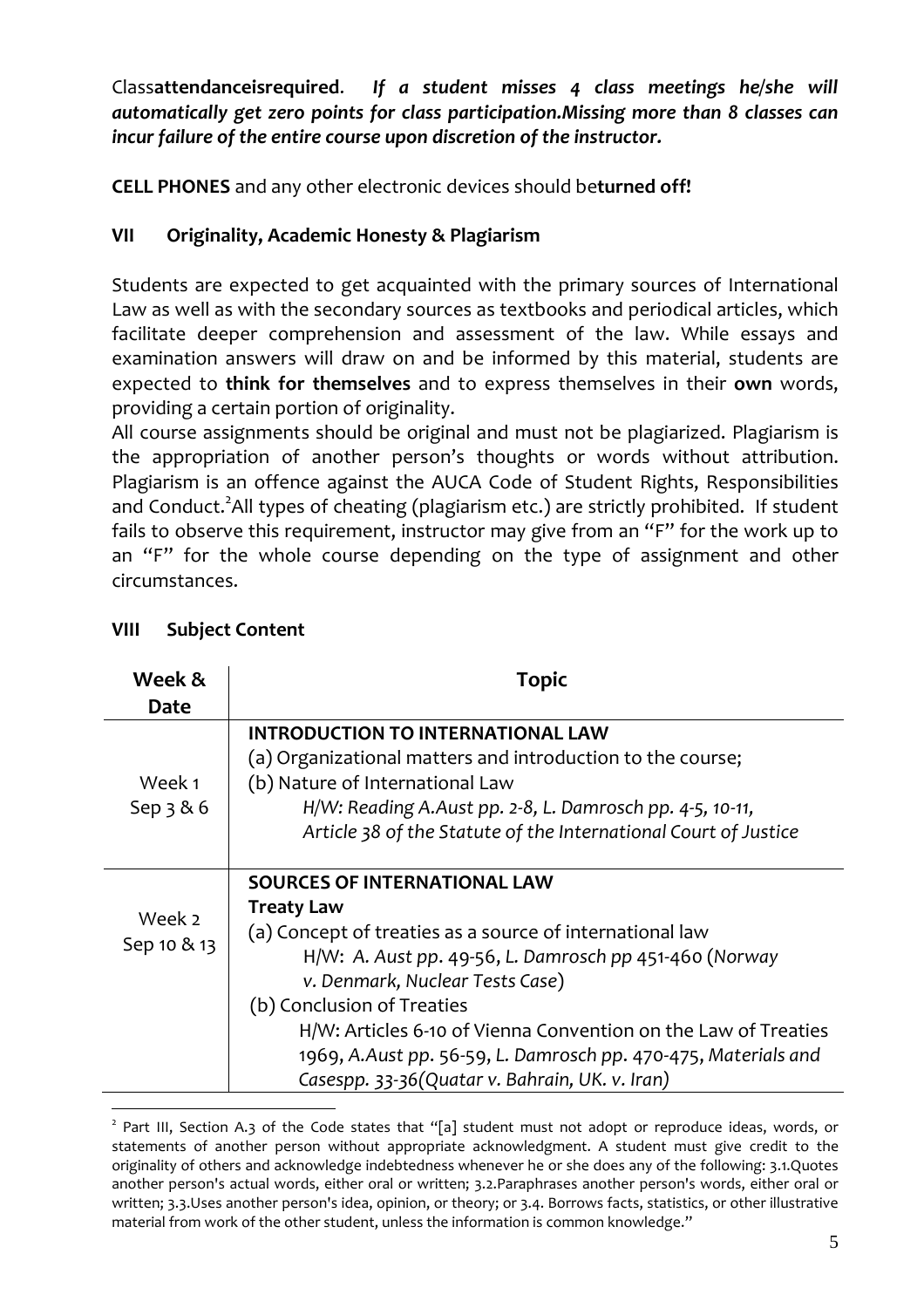| Week 3<br>Sep 10 & 13 | (c) Means of expressing consent to be bound and Article 18 of the<br>Vienna Convention 1969<br>H/W: Articles 11-18 of Vienna Convention on the Law of Treaties<br>of 1969, A.Aust. pp 59-64, L. Damrosch pp 473-476<br>(d) Reservations and their importance<br>H/W: Articles 19-23 of Vienna Convention on the Law of<br>Treaties of 1969, A.Aust pp. 64-73, Advisory Opinion on<br>Reservation to the Convention on Genocide                         |
|-----------------------|--------------------------------------------------------------------------------------------------------------------------------------------------------------------------------------------------------------------------------------------------------------------------------------------------------------------------------------------------------------------------------------------------------------------------------------------------------|
| Week 4<br>Sep 17 & 20 | (e) Entry into force, application and interpretation<br>H/W: Articles 26-33 of Vienna Convention on the Law of<br>Treaties of 1969, L. Damrosch pp. 496-499, A.Aust pp. 86-90<br>(g) Amendment, duration and termination, invalidity<br>H/W: Articles 42-72 of Vienna Convention on the Law of<br>Treaties of 1969, A.Aust pp.91-100                                                                                                                   |
| Week 5<br>Sep 24 & 27 | <b>International Customary Law</b><br>(a) Concept of customary international law<br>H/W: Reading A. Aust pp. 6-7, Kaczorowska 35-36, L. Damrosch<br>pp. 68-74 (Lotus case)<br>(b) International customary law: State Practice<br>H/W: Reading M. Shaw pp. 81-84, Kaczorowska 36-39 L.<br>Damrosch pp. 77-83 (Advisory opinion)                                                                                                                         |
| Week 6<br>Oct $184$   | (c) - International customary law: OpinioJuris<br>H/W: Reading M. Shaw pp.84-91, Kaczorowska 39-42; 42-48<br>(second half of this reading might be discussed in the next<br>session) L. Damrosch pp. 96-99 (Nicaragua case)<br>(d) International customary law: State Practice and OpinioJuris;<br>Relationship between treaties and international customary law<br>H/W: Reading L. Damrosch pp. 92-95 (Continental shelf case);<br>Kaczorowska 42-48, |
| Week 7<br>Oct 8 & 11  | (e) International customary law: special custom<br>Regional Customary Law; Special rules of International<br>Customary law<br>H/W: L. Damrosch pp. 89-91 (Indian territory case);<br><b>REVIEW SESSION on Oct 11th!</b><br>H/W: Review all the covered materials                                                                                                                                                                                       |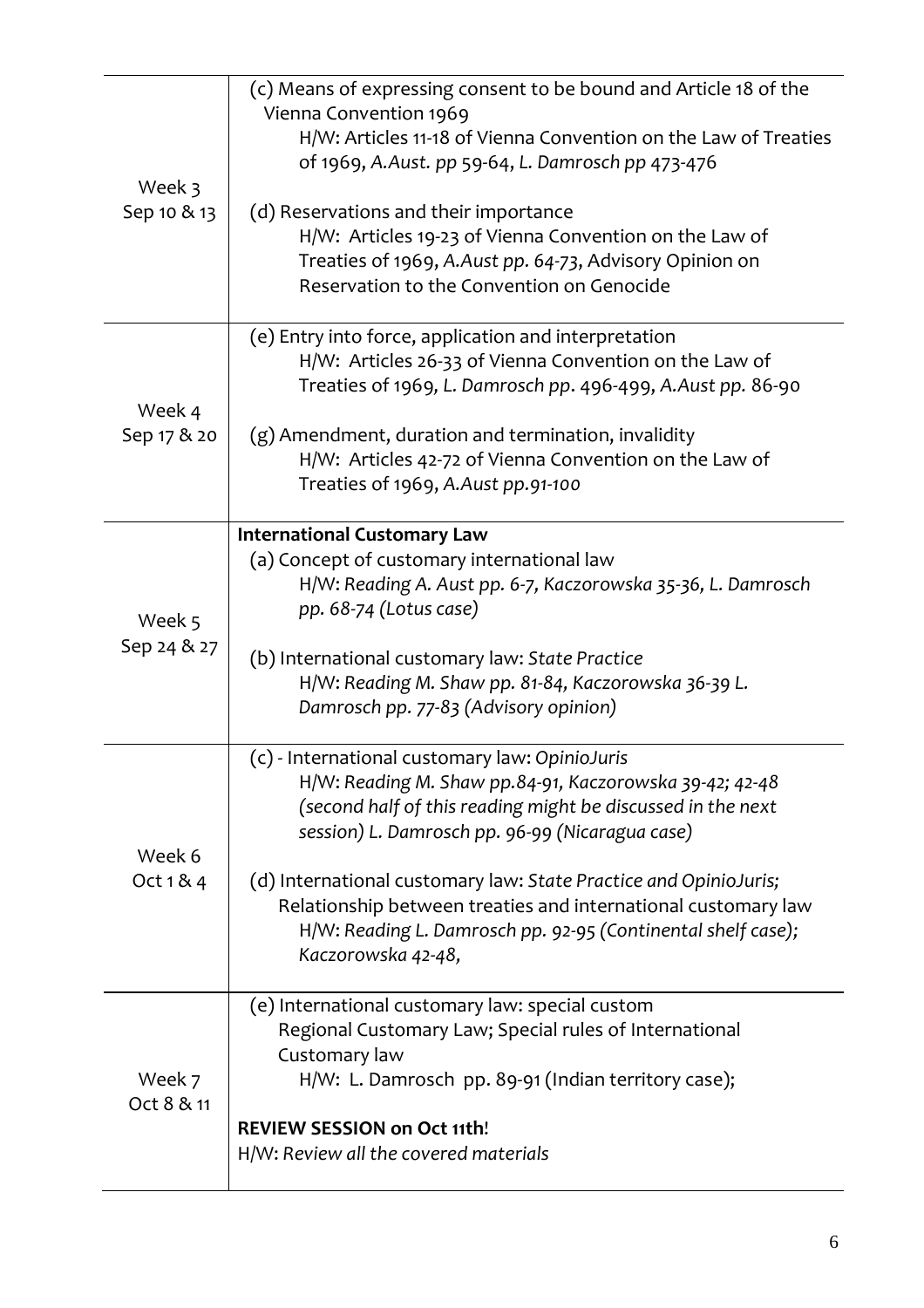|                                         | Oct 15 <sup>th</sup> is a holiday– use this time to prepare for the midterm!                                                                                                                                                                                                                                                                                                                                                      |
|-----------------------------------------|-----------------------------------------------------------------------------------------------------------------------------------------------------------------------------------------------------------------------------------------------------------------------------------------------------------------------------------------------------------------------------------------------------------------------------------|
| Week 8<br>Oct 15 & 18                   | Oct 18 <sup>th</sup> - midterm!!!                                                                                                                                                                                                                                                                                                                                                                                                 |
| Week 9<br>Oct 22 & 25                   | <b>Imperative norms</b><br>Imperative norms of international law: Jus Cogens<br>H/W: Reading Kaczorowska 48-52, Aust p.10, M. Shaw 123-127,<br>Art. 51 of Vienna Convention on the Law of Treaties of 1969<br><b>General Principles of Law</b><br>(a) Concept of general principles of law as a source of international<br>law<br>H/W: Reading L. Damrosch pp. 118-123, A. Kaczorowska pp. 5-7<br>(b) Case: Erdemovich case ICTY. |
| Week 10<br>Oct 28 &<br>Nov <sub>1</sub> | <b>Secondary sources of Law</b><br>Judicial decisions as a secondary source of law and teachings of the<br>most high qualified publicists<br>H/W: L. Damrosch pp. 134-142 (a) Soft Law: declarations and<br>resolutions L. Damrosch pp. 142-148 (Filartiga case),                                                                                                                                                                 |
| Week 11<br>Nov 5& 8                     | <b>SUBJECTS OF INTERNATIONAL LAW</b><br><b>States</b><br>(a) States as subjects of international law<br>H/W: Shaw pp.195-204, A. Aust pp. 15-21<br>(b) Self-Determination of Peoples and State Succession<br>H/W: Shaw pp.205-207, A. Aust pp. 22-32<br>Nov 8 - no class                                                                                                                                                          |
| Week 12<br>Nov 12 & 15                  | <b>International Governmental Organizations</b><br>(a) International legal personality of international organizations<br>H/W: A.Aust 178-185, L. Damrosch pp. 359-368 (Advisory<br>Opinion) pp. 379-381<br>(b) United Nations<br>H/W: A.Aust pp.186-205                                                                                                                                                                           |
| Week 13<br>Nov 19 & 22                  | <b>Individuals</b><br>Criminal responsibility of individuals under international law<br>H/W: L. Damrosch pp. 396-398, 404-408<br>Corporations<br>Transnational corporations under international law and their<br>nationality<br>H/W: Damrosh pp. 421-424, Shaw pp. 206-225                                                                                                                                                        |